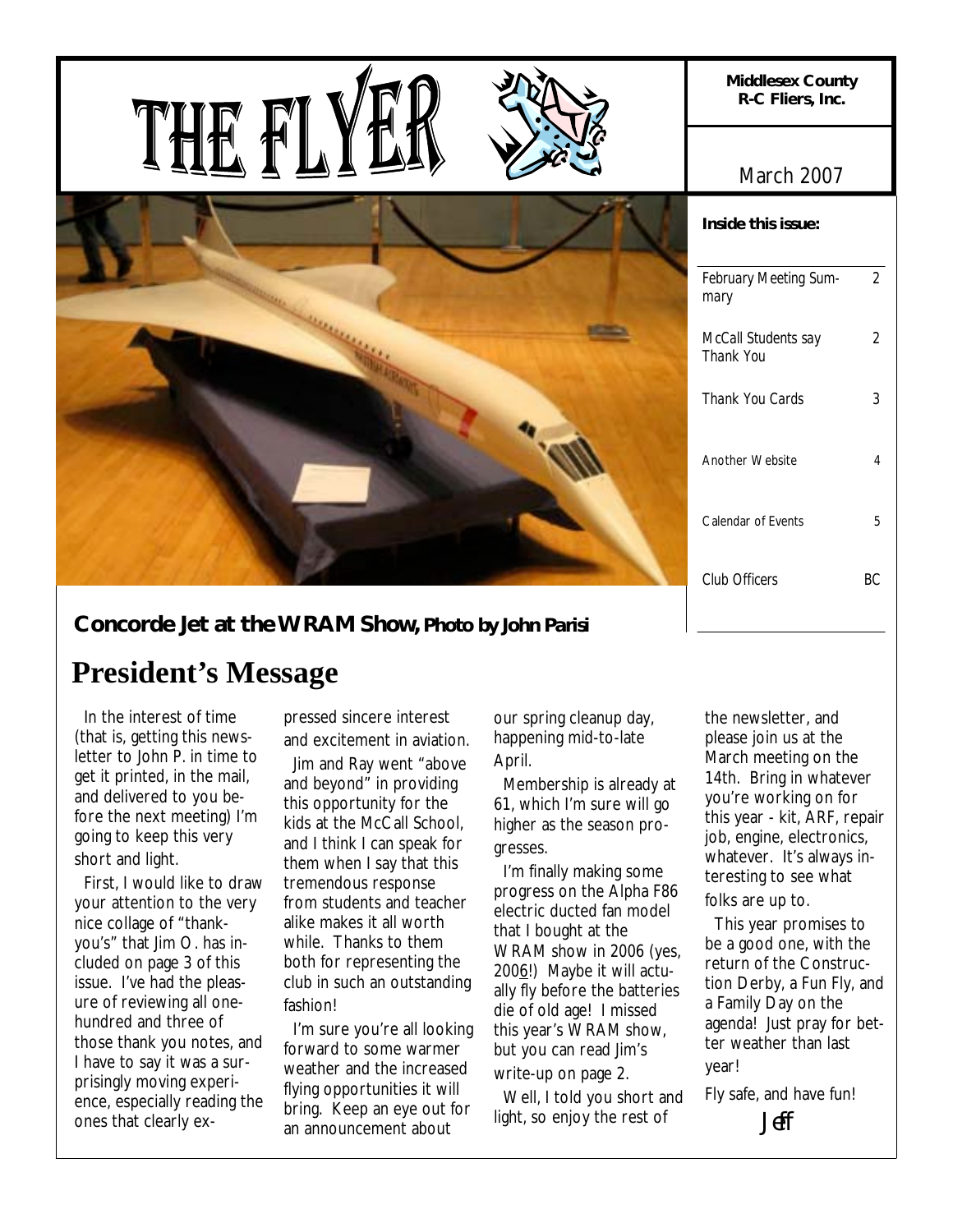### Page 2 and 1 and 1 and 2 and 2 and 2 and 2 and 2 and 2 and 2 and 2 and 2 and 2 and 2 and 2 and 2 and 2 and 2 and 2 and 2 and 2 and 2 and 2 and 2 and 2 and 2 and 2 and 2 and 2 and 2 and 2 and 2 and 2 and 2 and 2 and 2 and 2

# **February Meeting Summary**

 The February 2007 meeting had 10 members and 2 visitors in attendance. Our Treasurer reported that we still have money in the bank.

 Okay none of that is true, everyone knows that the February meeting was scheduled for Valentines Day and was cancelled due to the impending snow storm.

 So the real February meeting occurred over the weekend of Feb 23 to 25 when several trips were made to the WRAM show in NY.

 On Friday, I ran into Dean at Dunkin Donuts as he was getting a quick coffee before heading off to meet

Dave Varrell and make the trip in the Recreation Department van. On Saturday; John, Ray and two others set of for the same destination. The usual routine includes a stop at Friendly's for breakfast and the day at the show starts by 10 AM.

 Reports are that this annual convention show was much smaller than in past years, with several big concessions missing from the floor. This may have limited the shopping options for some who usually expect to pick up some common items like servos, glue and fuel.

 John reported that the Futaba reps were markedly depressed, and not willing to talk about news



from Spectrum that they have plug-in modules for all of the Futaba and JR modular transmitters that bring the new 2 GHz, Spread Spectrum technology to your current transmitter. Check out the Tower Hobbies, Spectrum and Horizon Websites for more details.

 News about lower attendance didn't stop John from picking up a new model; look for photos of his new

Cessna 310, twin engine model in a future issue.

 The photo shown above is of a GeeBee on static display at the WRAM show. The photo was taken by John Parisi. We should also thank John for the picture of the Concorde on the front cover.

 Ray was particularly impressed by the size of the Concorde and the two, great big turbine engines used to power this ship. Question is; Has it ever been flown?

## **The McCall Students Say Thank You**

 On Tuesday, Feb. 20 I received a rather large package in the mail. What I found when I open the package was truly priceless.

 Many of you may remember the story in our Dec Newsletter about a field trip to the McCall School in Winchester. The science teacher had asked if we might be able to show her students how airplanes fly

by doing a demonstration on their school grounds.

 In the end, I talked to four classes and made four demonstration flights with my small, Mini Ultra electric plane. Ray also made one flight with his helicopter and we gave the students some small balsa gliders.

 Well the package that I opened contained 103

personal Thank You cards that individually expressed how much the students appreciated the effort. The small collage on the facing page is a small sample of the thoughts expressed by these students and their teacher.

 I'll have the entire stack of originals at the next club meeting, but I wanted everyone to know about the impact

our club made with all of these students.

 The notes from these 6th grade students included thoughts about becoming fellow modelers, full scale pilots, aircraft designers, teachers, and future world record setters. Let's wish them the best, and hope that more than a few achieve their life's ambition.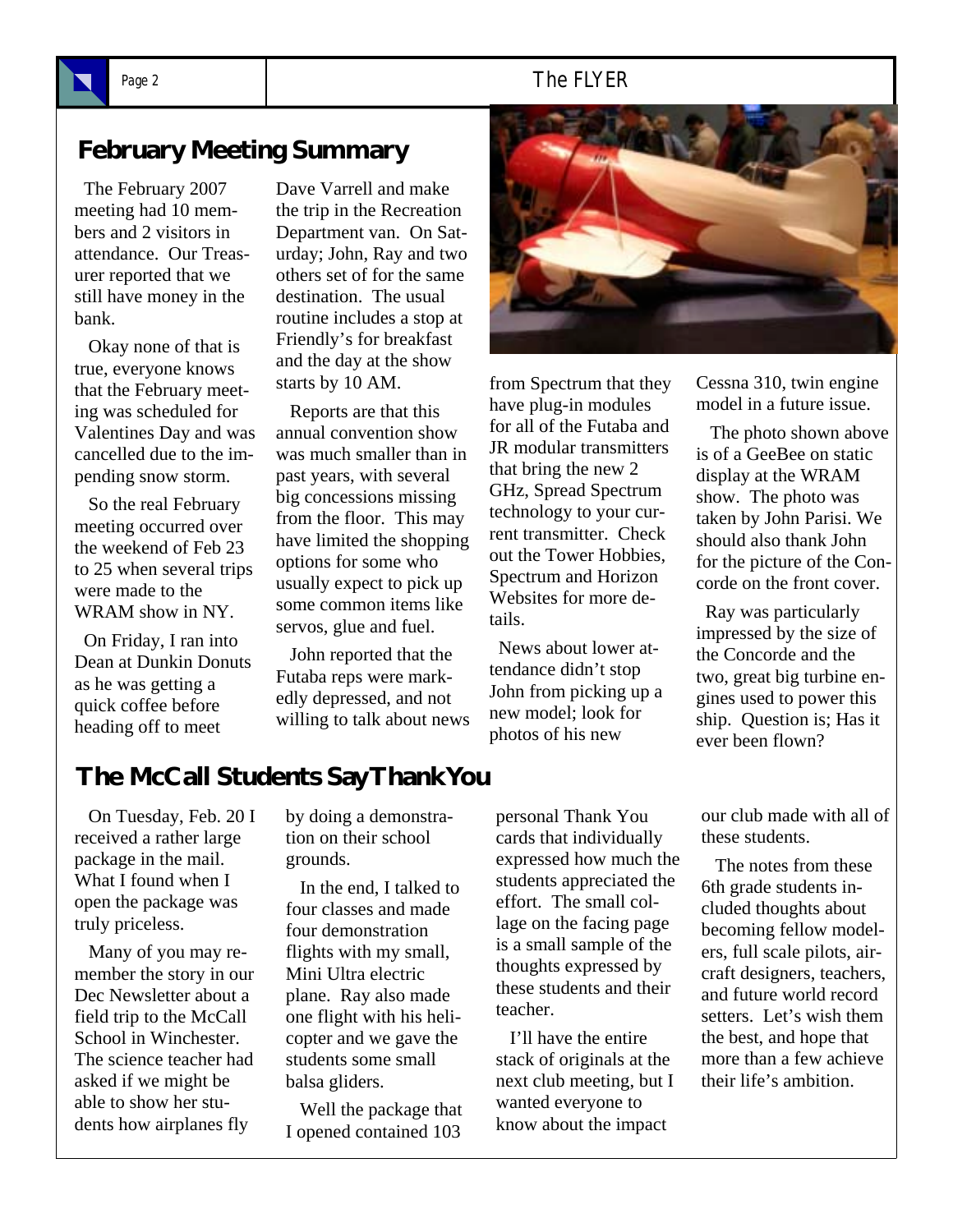

Orsborn

hank-yer

Dear Mr. Orsborn,

That was really helpful because it totally locked in the principals of Aviation demonstration you did with your plane in the field in the back of the school. drag, thrust, and gravity really made sense after listening to you explain the Thank you so much for taking the time to come to our classroom at principals of Aviation and how planes fly. The five principals, lift, pull, different principals. The thing I liked the most about your visit was the McCall Middle School. I learned so much from you showing us the in my mind. I really hope you come back soon.



Dear Mr. Osborn,

came in with that huge plane I was so excited and I was not let down. You showed us some very important information like about the Bernoulli effect and about why some planes I am writing to you to tell you how much I enjoyed your visit to my school. The McCall, very much. I really do not fly upwards completely. You're job is one of my love airplanes and I think they are very cool. When you dream jobs that I would love to accomplish.

went so fast and had so many tricks that you would think i I was the most excited when you flew your plane. It own airplanes to build and a wonderful picture of a plane performance you gave us the best treats and that was our is real. After our class went inside after your spectacular that travels three times the speed of sound!

Niko k. 70ber Name Thank you so much.

Dear Jim Osborne,

Higgins science class at the McCall Middle School to I thank you extremely much for coming to Mrs. I also applaud your giving of the magnificent provide us with your master knowledge of flight. explain about the four forces of flight, airplanes, etc... It was tremendously generous for you to

picture of the SR-71, or Black Bird, that you donated to Mrs. Higgins's class. Another wonderful deed you small aimlanes to the class.<br>Since my airplane was broken by the time I took performed was purchasing and distributing wooden,

and completely thank

you for your

Again. I sincerely

many pieces of tape, but after about 30 minutes or so, created my own wooden airplane, without using the instructions. I had to cut it in a few places, and used it out of my backpack, which was that weekend, I I was finished with my plane. It flew surprisingly

Student, Sean Strelow Mrs. Higgins Science Yours truly. kindness.

enjoyed it even more than I would of if it hadn't broken. well, maybe not as well as it could of, though, and I

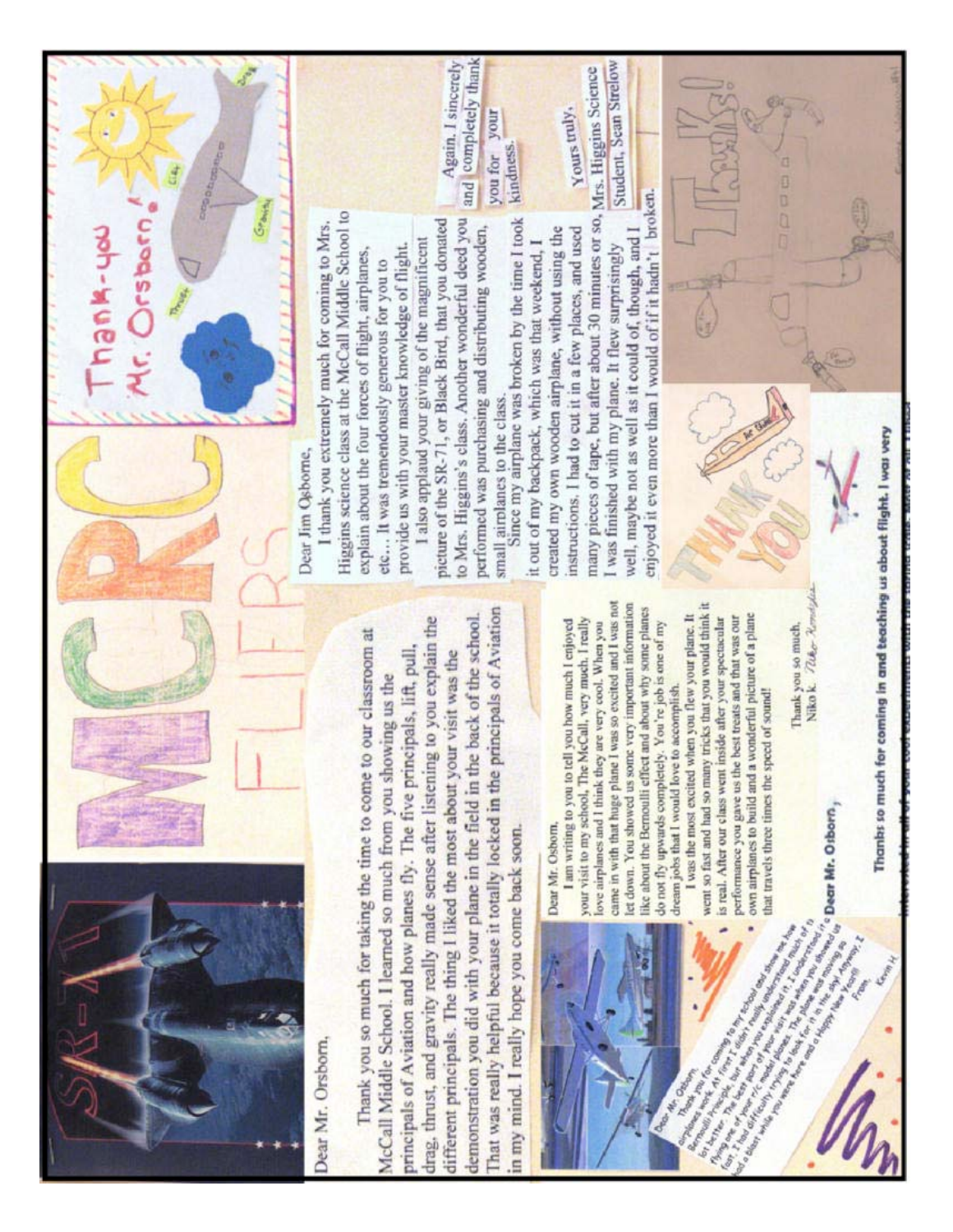

### Page 4 **The FLYER**

## **I've Been Looking At Another Website**

 Chapter 10 in this online book makes reference to the Coanda Effect that reportedly explains how planes fly better than Bernoulli. But several points in the introduction and the first chapter caught my attention.

 First; the old saying that "Practice Makes Perfect" is NOT correct for two reasons. *Practice makes permanent*, so know what you're doing is correct before making it a permanent skill! The second point is that practice without understanding does not help you know what to do under different circumstances.

 So the Website I'm talking about is called "See How It Flies" and can be found here: http://www.av8n.com/ how/htm/

 Chapter 1 offers some interesting points about Energy Management and Energy Awareness. Theory is that energy can not be created or destroyed. So Figure 1 shows how the four types of energy seen in flight are related to each other. Fuel and drag are two forms of energy that



Figure 1 Four Types of Energy

have one way conversions; but Altitude and Airspeed are two forms of energy that have two way conversions that allow us to trade one for the other. Some basic energy conversions seen in flight are as follows:

Cruise: Fuel is converted to heat with no change in altitude or airspeed.

Climb: More fuel is used and converted to both heat and altitude.

Take-off: Even more fuel is converted to both altitude and airspeed.

Glide: Altitude is gradually lost to drag with no increase in airspeed and no need for fuel.

Aerobatics: The graceful conversion of altitude for airspeed and vise-versa.

 Ever heard of the Roller Coaster Conversion factor? Altitude and Airspeed Squared share a conversion factor of 9 feet per knot, per hundred knots.

 The Power Curve is another interesting topic covered in this first chap-



Figure 2 Power Curve

ter of the book. A sample power curve is shown in Figure 2 where the relationship between airspeed (on the horizontal axis) and vertical speed (on the Y axis) is described. This curve is for a set engine speed, and normal flight is in the yellow shaded region called the "Front" side of the power curve.

 In this region, there is an airspeed that will result in level flight. A climb is possible only at a lower airspeed, and finally a higher airspeed is only accomplished by losing altitude.

 By the way, when you increase the engine RPM, the curve moves up and if you reduce the RPM the curve goes down as shown in Fig 3.





 Notice that level flight at a higher RPM is done at a higher airspeed. At idle it may not be possible to climb at any airspeed, but there is an optimum airspeed where the plane climbs best or loses the least amount of altitude, and this airspeed is the same regardless of the power setting.

 This set of curves clearly shows that altitude (and the rate of change in altitude) can be controlled by the throttle and not the elevator control. With the plane set for level flight at the mid range throttle, a slight increase in RPM will add vertical speed (climb) and a small decrease in RPM will result in less vertical speed (descent).

 By the way, the portion of the power curve that is not in the yellow area is know as the "back side" and some strange things happen in this region.

 The remaining chapters in this on-line book deal with other aspects of full scale flight. Some do not have any significance to us as model airplane pilots, but a couple dealing with angle of attack, spins and flight trim sound like interesting topics that I may cover in future articles.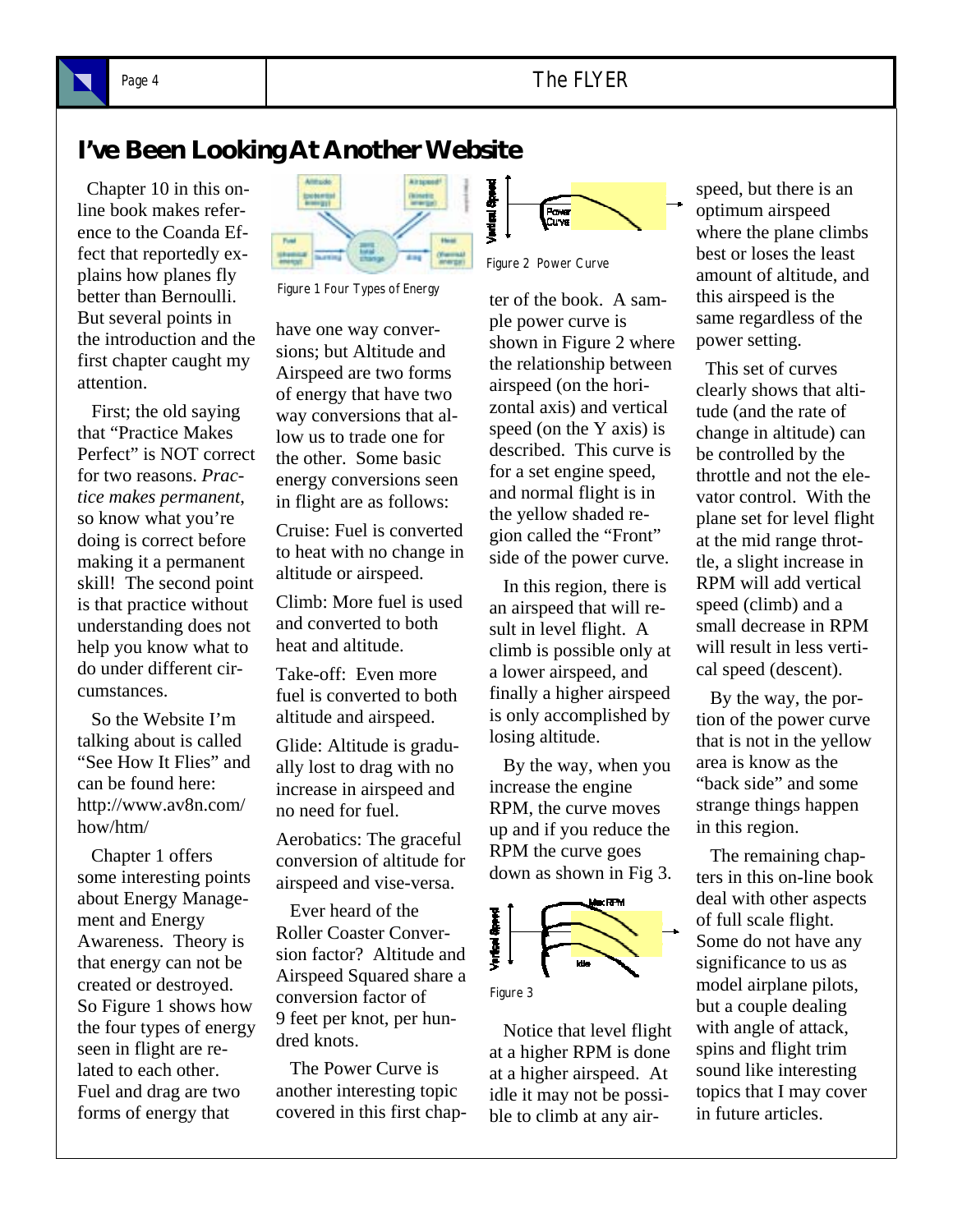| 2007<br>March | <i>חחר</i> |
|---------------|------------|
|               |            |

| <b>March 2007</b> |            |            |            |            |              |     |  |
|-------------------|------------|------------|------------|------------|--------------|-----|--|
| Sun               | <b>Mon</b> | <b>Tue</b> | <b>Wed</b> | <b>Thu</b> | Fri          | Sat |  |
|                   |            |            |            |            | $\mathbf{2}$ | 3   |  |
|                   | 5          | 6          | 7          | 8          | 9            | 10  |  |
| 11                | 12         | 13         | 4          | 15         | 16           |     |  |
| 18                | 19         | 20         | 21         | 22         | 23           | 24  |  |
| 25                | 26         | 27         | 28         | 29         | 30           | 31  |  |

## **Membership Renewals:**

**2006 Frequency Pins are no longer valid.** *Everyone should have their new AMA membership card by now. How about your MCRCF membership? Renewal forms are available on the Website.* 

### **MCRCF Calendar of Events**

 Check out the Club Website for the latest Calendar of Events. Plans are well under way for a series of club activities this year. Plans include a Construction Derby, a Fun Fly and a Family Outing. We will also have the annual Spring Clean-up Day, so please watch for an announcement on the date.

 The calendar shows two District 1 Events that are scheduled for this coming month. The Charles River site says that the Loopers have an elec-



tric Fly-In on the 3rd Saturday of every month thru April at the Attleboro YMCA. Has anyone checked it out? Maybe we could get a report.

 Photo of the WRAM Show floor from the balcony—Notice the BeeGee and Concord on stage, top right.

#### **March Calendar Notes**:

**Wed. 3/14**: Club Meeting at the Lewis Building on Boston Road.

#### **District 1 Events**:

http://www.amadistrict1.org **Sun. 3/4**: South Shore RC Club Spring Auction, Bridgewater, MA **Sat. 3/17**: Lazy Loopers Indoor Electric Fun Fly. Attleboro, MA

#### **Coming Events: Wed. Apr 4**: Annual Scale Model show in Tewksbury

**Sun. Apr 29:** NH Flying Misfits Auction, Auburn NH

**June 10th**: 13th Annual Construction Derby at the club field